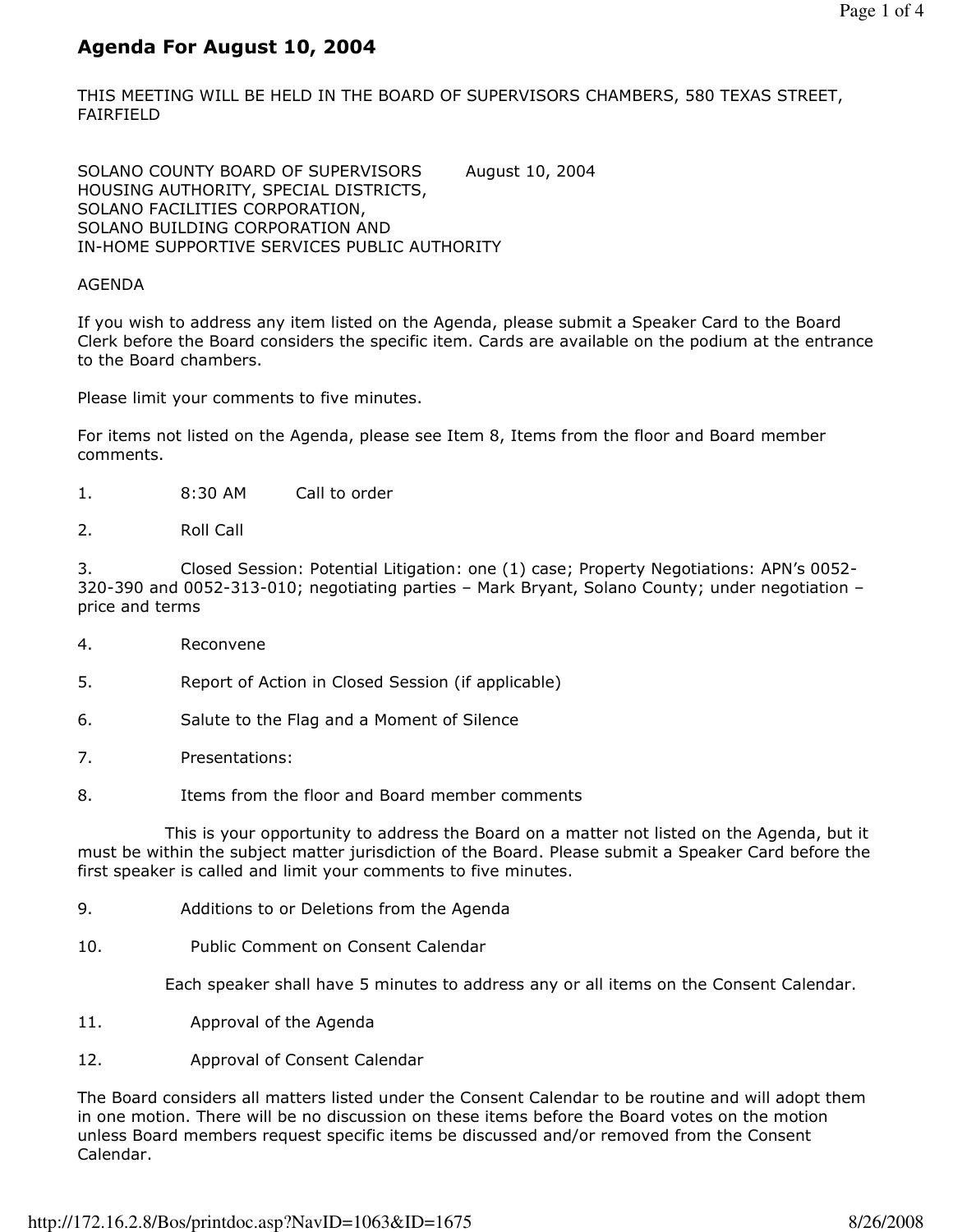#### GENERAL GOVERNMENT

13. Clerk of the Board of Supervisors: Approval of Minutes: None

14. County Administrator's Office:

Second reading for adoption of an ordinance amending Chapter 22 of the Solano County Code relating to Purchasing Agent

15. Department of Information Technology:

 A) Approval to consolidate City of Benicia, City of Dixon, City of Rio Vista, City of Suisun City, City of Vacaville, River Delta Unified School District, Solano Community College District, San Joaquin Delta Community College District, Los Rios Community College District, Benicia Unified School District and the Solano Transportation Improvement Authority with November 2, 2004 Presidential General Election

 B) Approve Election Division's request to submit application to the State to receive \$175,000 grant funding for Help America Vote Act to fund poll worker training program and launch campaign to promote increased permanent absentee voting for November 2, 2004 General Election in Solano County; authorize Chief Information Officer/Registrar of Voters to accept funding up to \$175,000 if awarded by Secretary of State

#### 16. General Services:

 A) Award agreement in amount of \$68,000 to DPS Construction & Engineering, Fairfield, for Cat Adoption Center Project at 2510 Claybank Road, Fairfield; authorize County Administrator to sign Agreement; authorize General Services Director to sign any amendments to Agreement; authorize use of \$12,514 in Accumulated Capital Outlay funds to support Cat Adoption Center Project

 B) Approve contract with Graebel Sacramento Movers, Inc. in amount of \$112,196 to provide moving services into new Government Center for the period of August 1, 2004 through March 31, 2005; authorize County Administrator to sign amendments to contract in an amount not to exceed \$50,000

#### HEALTH AND SOCIAL SERVICES

17. Health and Social Services: Approve resolution proclaiming August as World Breastfeeding Month in Solano County

## CRIMINAL JUSTICE

18. District Attorney:

 Approve Federal Annual Certification Report with United States Department of Treasury and Department of Justice for fiscal year ending June 30, 2004 to enable continued receipt of federal asset forfeiture monies

## LAND USE/TRANSPORTATION

#### 19. Resources Management:

 A) Approve parcel map; adopt resolution accepting dedication of property for road purposes on Home Acres Avenue for Minor Subdivision MS-04-01 (Cooney)

 B) Adopt resolution accepting dedication of property for road purposes on Green Valley Road; approve Agreement in Reference to Improvements for Certificate of Compliance CC-04-11 (Taylor)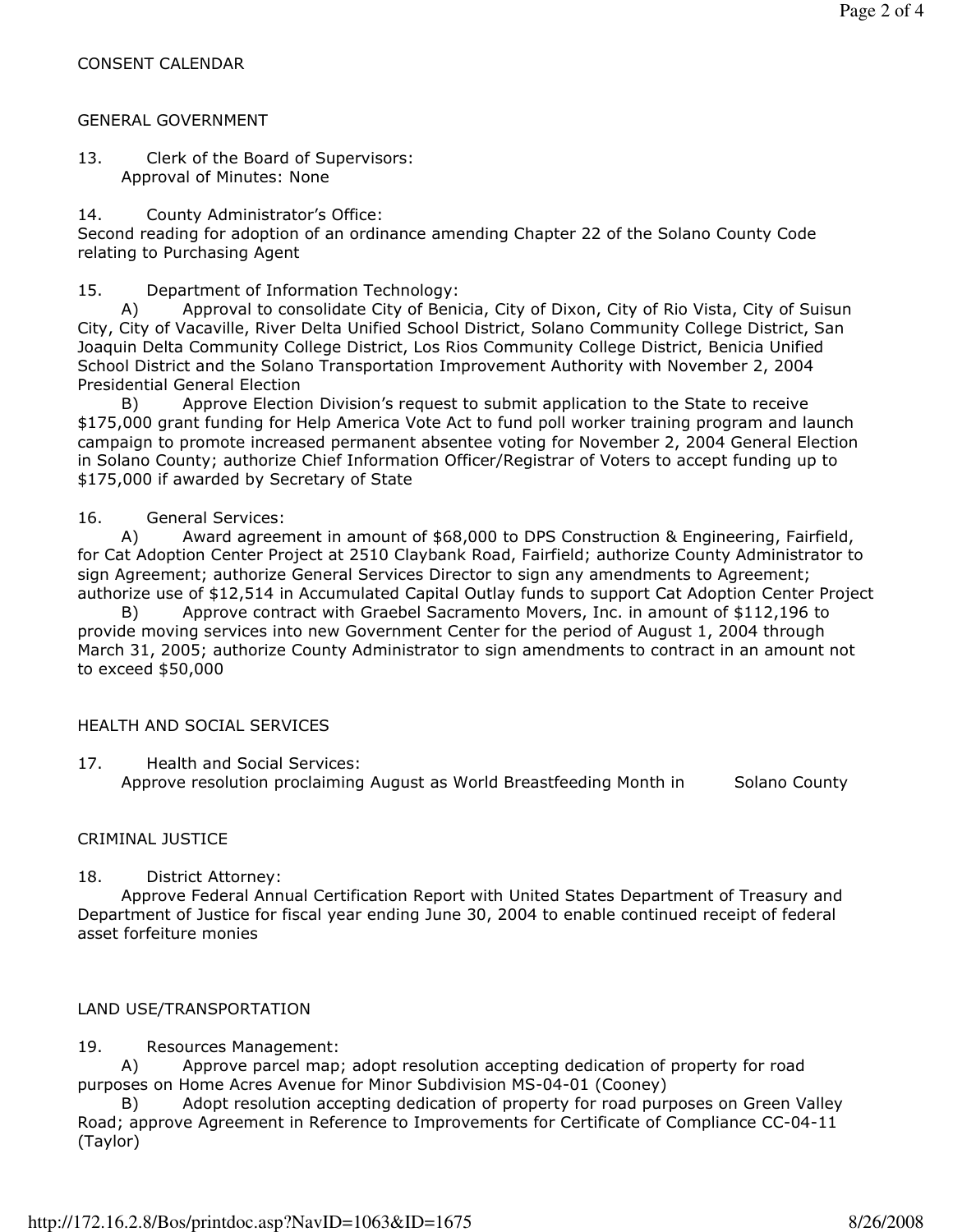## OTHER

## 20. Library:

 Approve two year contract for security services for Fairfield Civic Center Library and John F. Kennedy Library in Vallejo with Ligouri Associates for the period July 1, 2004 through June 30, 2006 in an amount not to exceed \$133,000 annually; authorize Director of Library Services to sign contract

SPECIAL DISTRICTS GOVERNED BY THE BOARD OF SUPERVISORS:

East Vallejo Fire Protection District:

21. County Administrator's Office:

 Approval to execute the audit package for East Vallejo Fire Protection District for the fiscal years ending June 30, 2003 and June 30, 2004

# SCHEDULED CALENDAR

- 22. Rescheduled Consent Items: (Items pulled from Consent Calendar above)
- A) E)
- B) F)
- $(C)$   $G)$
- D) H)

GENERAL GOVERNMENT: None

## HEALTH AND SOCIAL SERVICES: None

CRIMINAL JUSTICE: None

LAND USE/TRANSPORTATION

23. Resources Management:

 Conduct a noticed/published hearing to consider Planning Commission recommendation to adopt a Negative Declaration of Environmental Impact; adopt a resolution approving General Plan Amendment G-04-01 for unincorporated Cordelia and Rockville areas; adopt an ordinance approving Rezoning Petition Z-04-01 for unincorporated Cordelia and Rockville areas

OTHER: None

## MISCELLANEOUS ITEMS

- 24. Appointments/Resignations to Boards and Commissions: None
- 25. Adjourn:

#### MEETING CALENDAR

| Yolo-Solano Air Quality Management District, 1947 Galileo       |  |
|-----------------------------------------------------------------|--|
|                                                                 |  |
|                                                                 |  |
|                                                                 |  |
|                                                                 |  |
| Solano County Fair Board of Directors, Administration Building, |  |
|                                                                 |  |
|                                                                 |  |